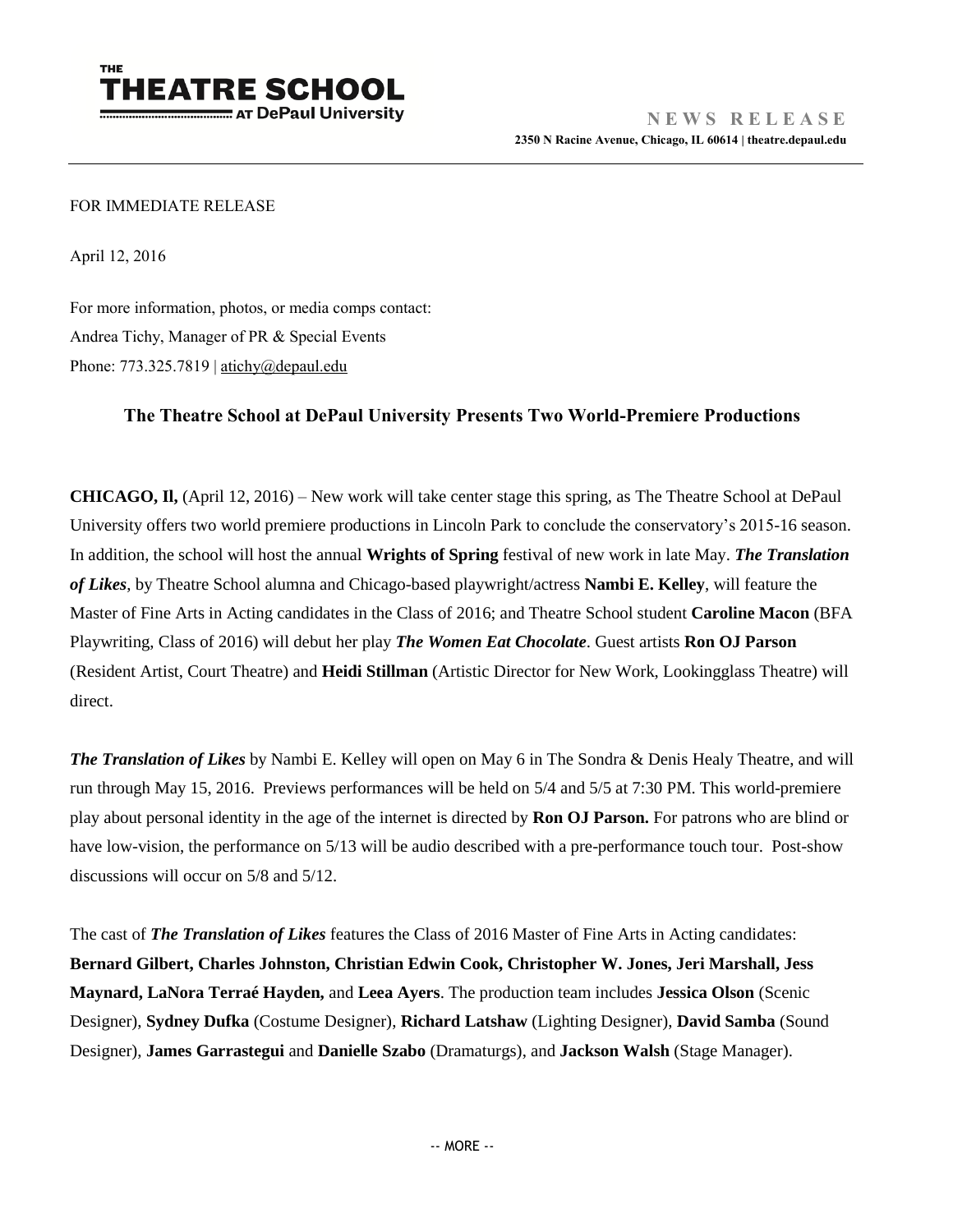## The Theatre School at DePaul University *WORLD PREMIERE SPRING – THE THEATRE SCHOOL* Page 2

In *The Women Eat Chocolate*, written by Theatre School student **Caroline Macon** (BFA Playwriting, Class of 2016), two sisters struggle to reclaim love and innocence while navigating the ickiness of puberty. This world premiere piece is directed by guest artist **Heidi Stillman**, and will debut on May 20 in the Fullerton Stage Theatre, and will run through May 28, 2016. Previews performances will be held on 5/18 and 5/19 at 7:30 PM. The performance on 5/28 will feature a live audio description for patrons who are blind or have low vision, as well as a pre-performance touch tour. The performance on 5/28 will also be interpreted in American Sign Language. TTY: (773) 325-7975. An Opening Night Reception will be held following the performance on 5/20. 5/25 is USO of Illinois Night – visit www.tixfortroops.org. The performances on 5/22 and 5/26 will be followed by a post-show discussion.

**About the play**: At age 13, Alexandra Appleton is certain she's a poet. Her life spirals out of control when her younger sister, Dot, passes her in the race to womanhood. After a psychedelic trip, Alex struggles to distinguish fantasy from reality. Are the adults in Alex's life out to get her? Is her poetry teacher more than just a friendly mentor? And most importantly, will Alex's body catch up with her brains?

With this production, as part of the New Playwrights Series at The Theatre School, **Caroline Macon** (*The Women Eat Chocolate*) joins a list of alumni playwrights whose work has been chosen by the faculty, through the Wrights of Spring Festival, for production on the school's mainstage. Caroline is from Dallas, Texas. She will graduate in June with her BFA in Playwriting and her BA in English from DePaul University. Her 10-minute play, *The Bubble Machine*, was commissioned by Victory Gardens for College Night. She performs at reading series throughout Chicago, including Salonathon!, The Marrow, and The Mingle. She served as an editorial intern at Curbside Splendor Publishing, a multi-genre press. Her short story "Dead Mouse*"* was published in [PANK]. Another short story, "It Should Have Been Tragic," and a poem, "Sawn Off the Top" were published in DePaul's literary magazine, *Crook & Folly*. This year, the magazine will feature her 10-minute play, *So Your Mom Wants to Kill Herself*. She is a member of *Poems While You Wait*—a team of poets-on-demand to support the nonprofit publisher, Rose Metal Press.

The cast of *The Women Eat Chocolate* features **Talia Payomo, Nikhaar Kishnani, Jolie Lepselter, Michael Cohen, Ayanna Bakari,** and **Jack Disselhorst.** The production team includes scenic design by **Angela McIlvain** (Scenic Designer) **Courtney Rebecca Schum** (Costume Designer), **James Mitchell** (Lighting Designer), **Alyssa Kerr** (Sound Design**), Kaysie Bekkela** (Dramaturg), and **Mario E. Wolfe** (Stage Manager).

Performances for both *The Translation of Likes* and *The Women Eat Chocolate* will be Wednesdays through Saturdays at 7:30 PM and Sundays at 2 PM. Tickets to both productions are \$15, preview tickets are \$10, and student tickets are always \$5. Subscriptions and group rates (6 or more people) are available. All tickets are